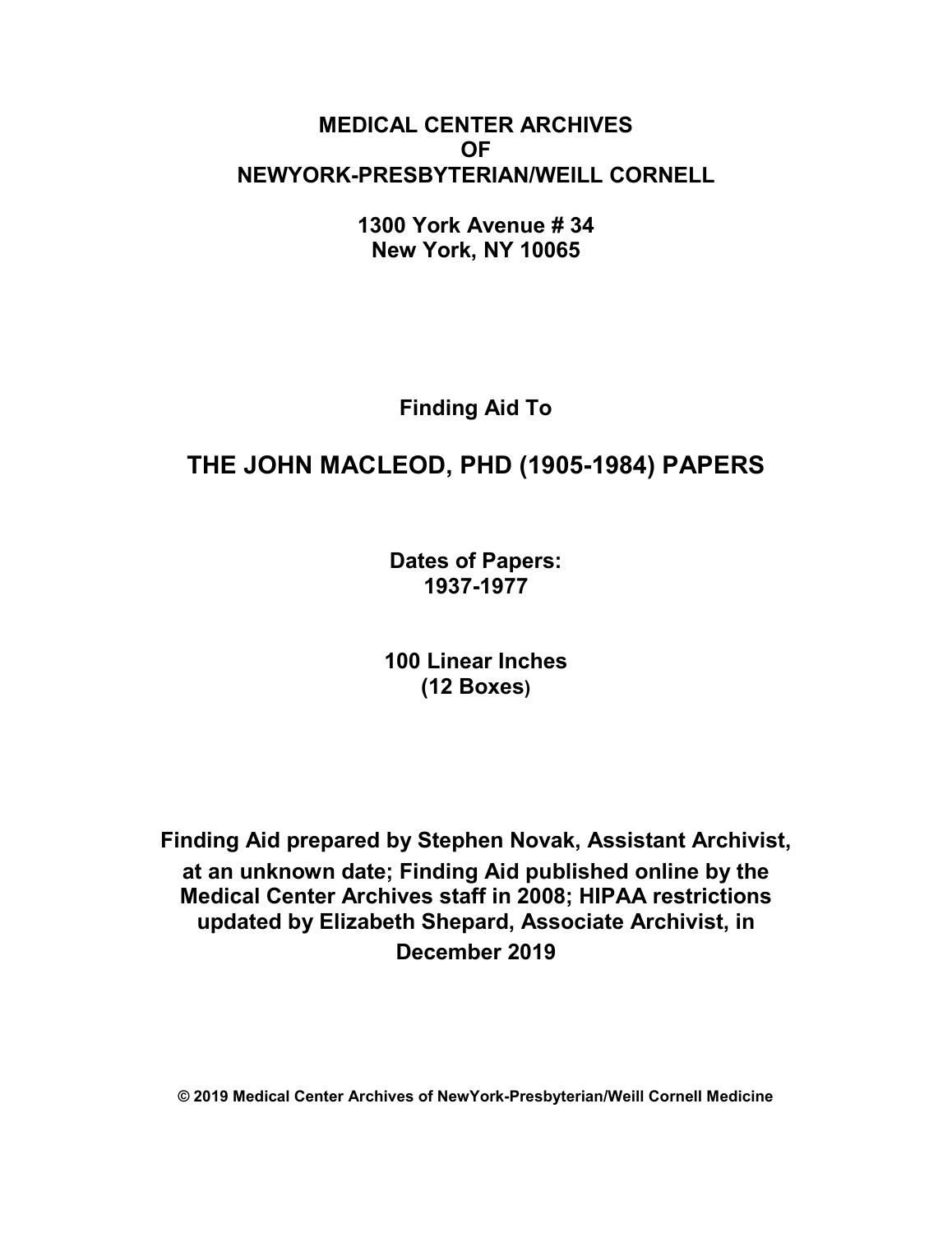#### **Provenance**

These papers were discovered by the Medical Archivist in the sub-subbasement of the Lying-In Hospital, Room M-00028. They were transferred to the Archives, August 8, 1984.

#### Biographical Note

John MacLeod was born on November 29, 1905 in Edinburgh, Scotland, the eldest of four children of a printer. Although the family was not poor, Dr. MacLeod left school at 14 to get a job and bring money into the household. After a short time as a messenger, he became a lab boy in the Department of Physiology at the University of Edinburgh. In three years, he was promoted to chief assistant to the Department's chairman, the renowned Sir Edward Sharpey-Schafer, with responsibility for preparing and participating in all of Sir Edward's research experiments.

Dr. MacLeod quickly realized "what a wonderful thing this science was" and began sitting in on all the lectures given by the Department. His eagerness to learn caught the attention of another faculty member, Eric Ponder, and when in 1927 Dr. Ponder left to become professor of biology at New York University he asked Dr. MacLeod to come along as his lab assistant with a scholarship from N.Y.U. for undergraduate study.

Dr. MacLeod received his B.A. in English from N.Y.U. in 1934 and immediately accepted a research fellowship at Cold Spring Harbor Biological Laboratory, where Dr. Ponder had recently been made director. He remained at Cold Spring Harbor until 1938 in the meantime acquiring his M.S. from N.Y.U.

In 1938-1939, Dr. MacLeod did work at Rockefeller Institute before being lured by Dean Joseph Hinsey to the Cornell University Medical College's male infertility clinic. Although his previous work had been with white blood cells, Dr. MacLeod quickly became an expert in the field of human male infertility and the behavior of the human spermatozoa.

In 1945, only four years after receiving his Ph.D. from Cornell, Dr. MacLeod won the prestigious Lasker Award for his research in the metabolism of human spermatozoa. In the 1940s and 1950s, with the financial backing of the horse breeder, Cornelius Vanderbilt Whitney, Dr. MacLeod established various aspects of semen quality in relation to male fertility that remain international standards to this day.

After retiring from the CUMC Department of Anatomy in 1972, Dr. MacLeod remained at the Medical Center, setting up a consultation laboratory for male infertility in the Department of Obstetrics and Gynecology. He retired again in 1977 at which time the Medical Center established the MacLeod Institute for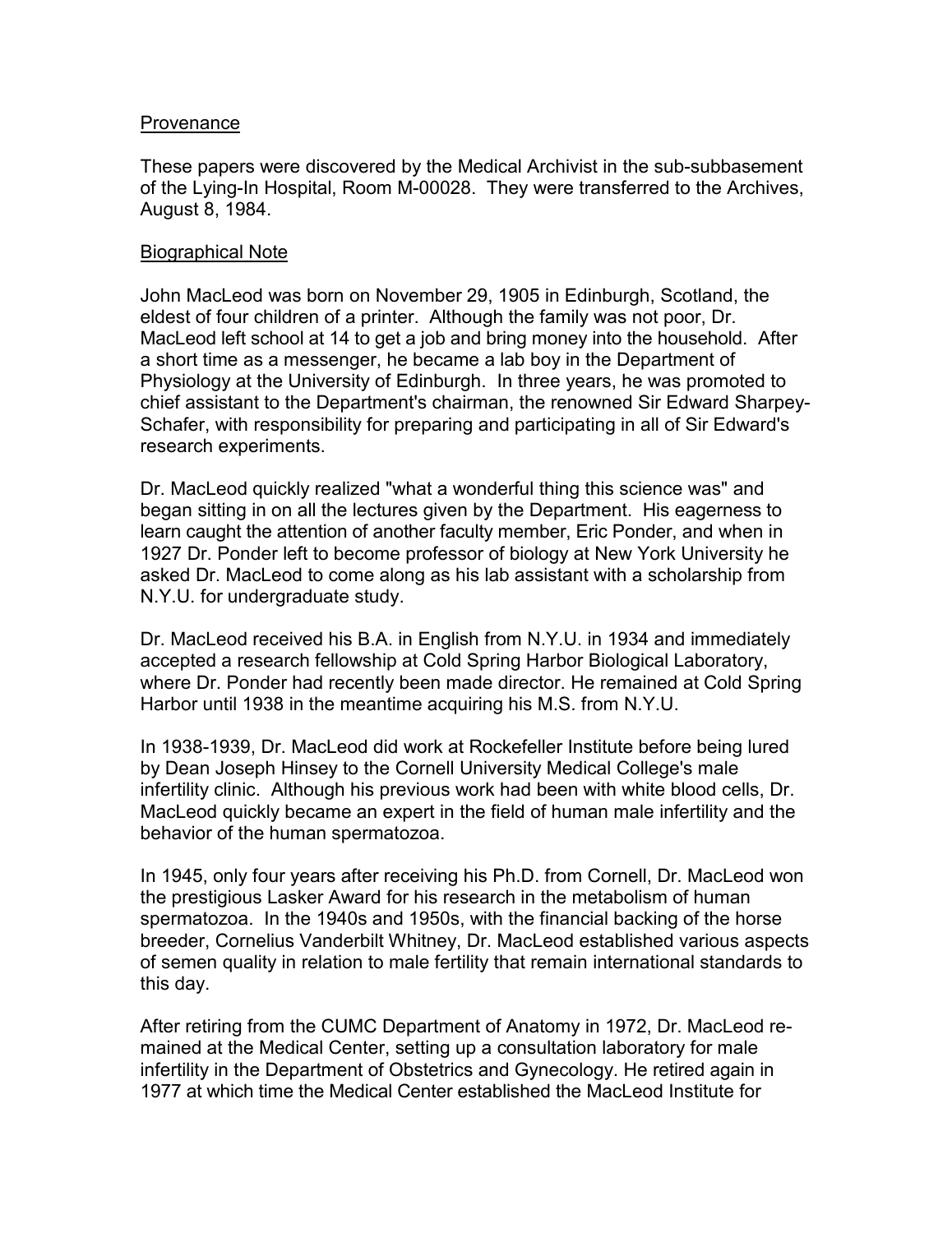#### Biographical Note (cont)

Human Reproduction.

Dr. MacLeod married Catherine Brown, a secretary at Cold Spring Harbor in 1934 and was the father of two children. He died at New York Hospital on January 24, 1984.

Sources: "Dr. John MacLeod: A Profile," CUMC Alumni Quarterly v. 44, #1 (April, 1981)

#### Scope and Content

The bulk of these papers cover the years 1961-1972, the end of Dr. MacLeod's career when his best-known work was done. As an expert in his field, his correspondence includes inquiries from physicians and scientists from around the world, usually asking his advice on particularly difficult research or clinical problems in male infertility.

There is also considerable material relating to Dr. MacLeod's research activity including correspondence with pharmaceutical companies, foundations and the National Institutes of Health. His ties with such public health groups as the Health Research Council and Planned Parenthood can also be investigated in this collection.

The rest of the collection consists of notebooks from the 1930s-1940s (3v), reprints and sixty-five inches of "Infertile Marriage Histories." These seem to be records created as part of Dr. MacLeod's consultation work at the Medical Center. They date from c. 1959 to c. 1964 and contain the husband's vital statistics and medical history, marital information and detailed information regarding the husband's spermatozoa.

#### **Restrictions**

Boxes 1, 8-12 are restricted and boxes 2-4 are partially restricted because of the patient information they contain. Please consult the current policies related to records affected by the Health Insurance Portability and Accountability Act of 1996 (HIPAA) in the Medical Center Archives regarding research access to these files.

#### Non-Manuscript Material

Two boxes (c. 10") of films and slides were removed from the collection during processing and can be accessed separately, upon advance inquiry with the Medical Center Archives staff. The slides seemed to have been used by Dr. MacLeod during his lectures. The films, which are 16 mm, dates from 1942.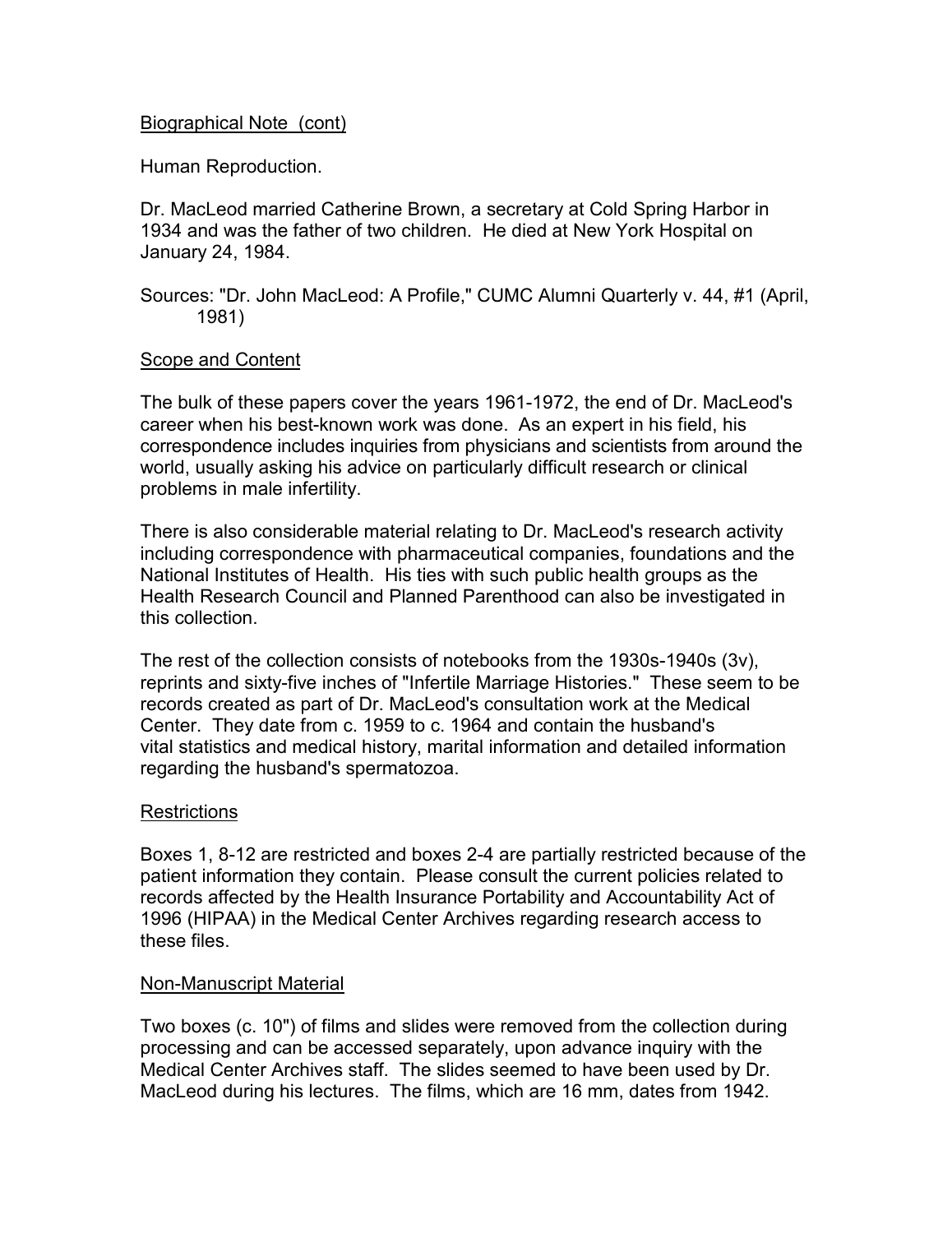The notes on the film boxes are obscure but seem to indicate that these are films on horse sperm and cell and germ behavior. There are 42 reels.

#### **Subjects**

Anatomy Annual Reports 2:1 Awards 2:1 Family Planning Fundraising Medical Records OB/GYN Physiology Reprints Box 6 Thesis Box 5

### Container List

- Box 1: (All folders in this box are restricted under HIPAA)
- 1 "A" Correspondence, Patients, 1967-1974<br>2 "B" Correspondence, Patients, 1967-1974
- 2 "B" Correspondence, Patients, 1967-1974
- 3 "C" Correspondence, Patients, 1967-1974
- 4 "D" Correspondence, Patients, 1967-1 974
- 5 "E" Correspondence, Patients, 1967-1974
- 6 "F" "L" Correspondence, Patients, 1967-1974
- 7 "M" "Z" Correspondence, Patients, 1967-1977
- 8 Peck, Samuel, M.D.: Patients referred by, 1956-1972
- Box 2: Correspondence Files
- 1 Biographical Material: curriculum vitae; awards; reports to Anatomy Department, 1960s-1970s
- 2 "A" Correspondence, Miscellaneous, 1969-1977
- 3 American Society of Medical Technologists, 1969
- 4 American Fertility Society, 1966, 1968
- 5 Anniballo, Reno, 1975-1977 (Restricted-HIPAA)
- "B" Correspondence, Miscellaneous, 1960-1977 (Restricted-FERPA)
- 7 Behrman, S., Jan, 1966-1967; 1976 (Restricted-HIPAA)
- 8 British Medical Association: Correspondence; Report of Panel on Human Artificial Insemination, 1973
- 9 Brown, Jordan, 1968-1972
- 10 "C" (Restricted-FERPA)
- 11 Charny, Charles W., 1968-1970 (Restricted-HIPAA)
- 12 Chiara, Anthony, 1966
- 13 Colmore, John P., 1966 (Restricted-HIPAA)

## Box 2 (cont)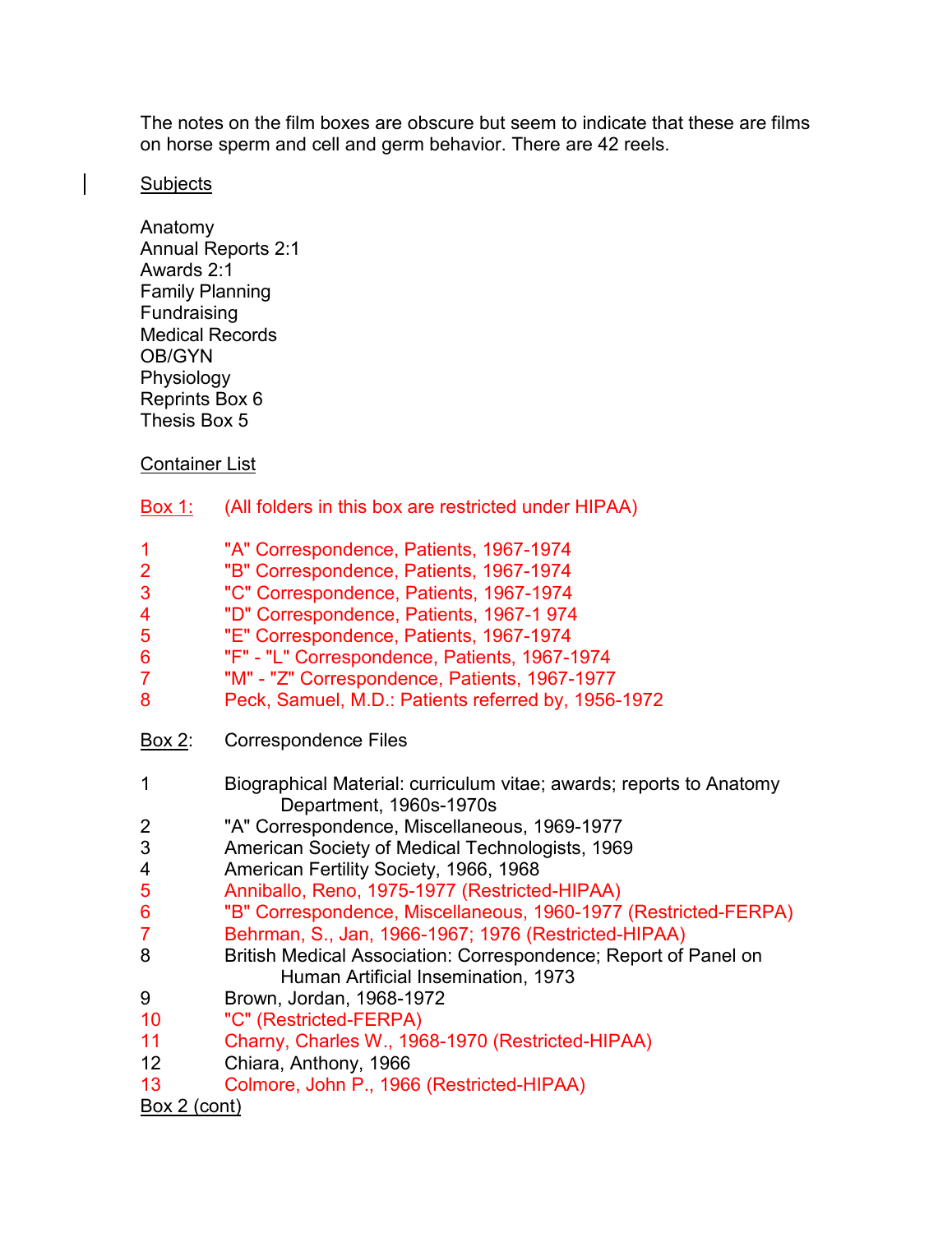- 14 Cutter Labs, Berkeley, CA, 1966-1972 (Restricted-HIPAA)<br>15 "D" Correspondence, Miscellaneous, 1969-1972
- 15 "D" Correspondence, Miscellaneous, 1969-1972
- 16 Davis, M. Edward (Editor, <u>Journal of Reproductive Medicine</u>), 1969<br>17 Davis-Van Duiin, Correspondence re controversy over Leonard
- Davis-Van Duijn, Correspondence re controversy over Leonard Shettles of Columbia P&S. article in Fertility & Sterility, 1961- 1962
- 18 Deitrick, John E., 1968
- 19 Domini, Piero, 1967-1972
- 20 "E" Correspondence, Miscellaneous, 1969-1972
- 21 Eliasson, Rune, 1969-1973
- 22 Journal of Clinical Endocrinology, Correspondence re Dr. MacLeod's Comment on a submitted article, 1968
- 23 Epstein, William (San Quentin Study), 1963 (Restricted-HIPAA)
- 24 Eskin, Bernard, 1969-1970
- 25 Excerpta Medica Foundation, 1968-1970
- "F" Correspondence, Miscellaneous, 1969-1977
- 27 <sup>"</sup>G" Correspondence, Miscellaneous, 1968-1976<br>28 **George, Reginald (Ortho Pharmaceutical, Ltd.)**
- 28 George, Reginald (Ortho Pharmaceutical, Ltd.), 1959 -1961
- 29 Getzoff, Paul L., 1969-1970
- 30 Gomberg, Joel, 1968; 1973<br>31 Gordon, Lee, 1968-1969 (Re
- 31 Gordon, Lee, 1968-1969 (Restricted-HIPAA)
- 32 Greenhill, Jack, 1969-1970
- Box 3: Correspondence Files
- 1 "H" Correspondence, Miscellaneous, 1967-1972
- 2 Halbrecht, I., 1968-1970
- 3 Health Research Council, 1961-1971<br>4 Hoffman-LaRoche Inc. 1964-1969 (F
- 4 Hoffman-LaRoche, Inc., 1964-1969 (Restricted-HIPAA)<br>5 The Correspondence, Miscellaneous, 1970-1971
- 5 "I" Correspondence, Miscellaneous, 1970-1971
- 6 International Fertility Societies, 1968-1971
- 7 "J" Correspondence, Miscellaneous, 1969-1971
- 8 Johnsen, Svend, 1964-1971<br>9 Jones, Howard W., 1969-197
- 9 Jones, Howard W., 1969-1970
- 10 Joshi, Madhu, 1969
- 11 "K" Correspondence, Miscellaneous, 1969-1977 (Restricted-HIPAA)
- 12 Kennedy, Walter P., 1969-1975
- 13 "L" Correspondence, Miscellaneous, 1962; 1969-1977 (Restricted-HIPAA)
- 14 Lederle Labs (Harriet Kittie), 1971-1972 (Restricted-HIPAA)
- 15 Lipsett, Mortimer B., 1968-1970
- 16 Lunnenfeld, Bruno, 1966-1974
- 17 "M" Correspondence, Miscellaneous, 1962-1972 (Restricted-HIPAA)
- 18 Mancini, R. E., 1969-1973
- 19 Maroulis, Basil, 1960
- Box 3 (cont)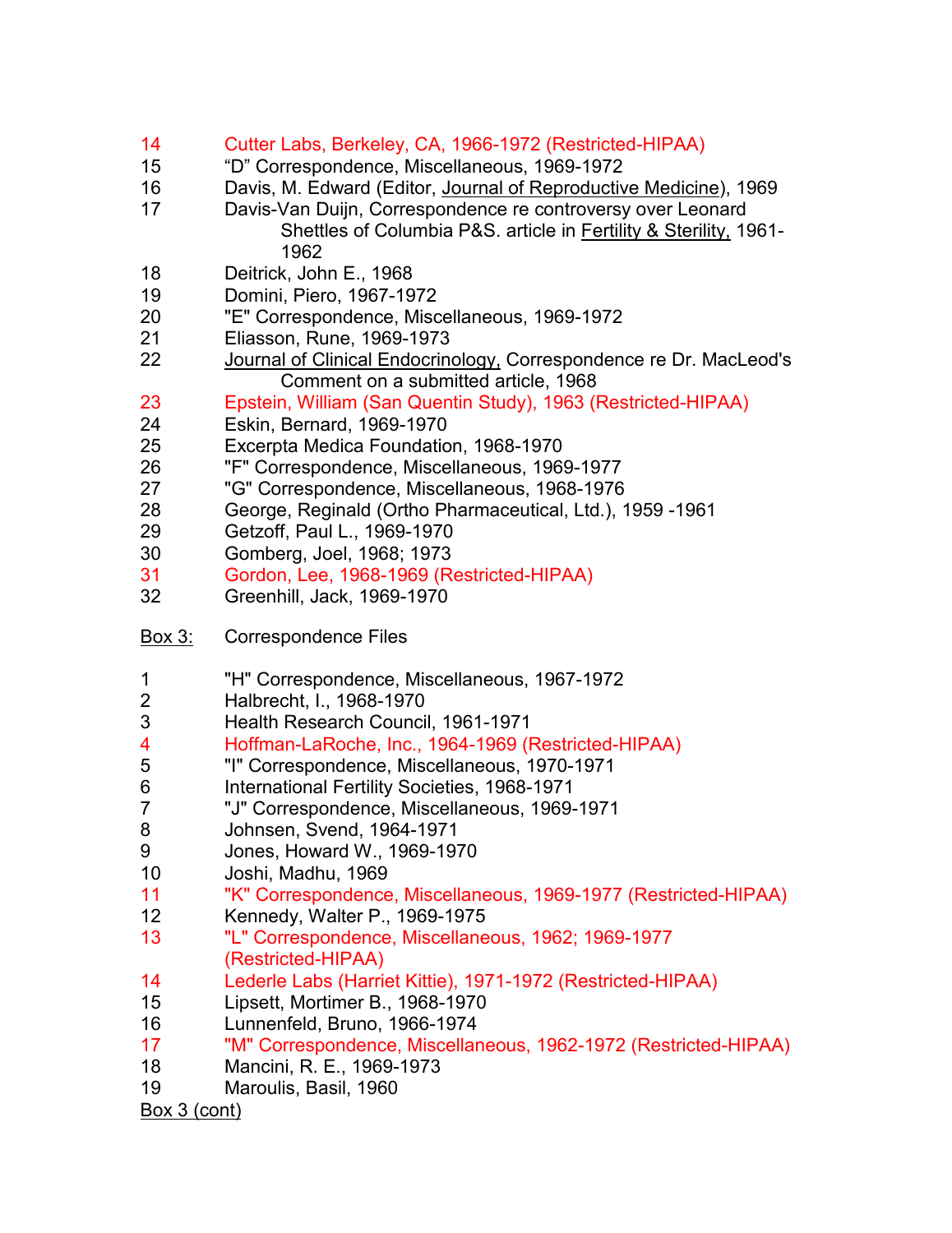| 20<br>31<br>22<br>23<br>24<br>25-26 | Mastroianni, Luigi, 1969-1970<br>Moghissi, Kamran S., 1970<br>"N" Correspondence, Miscellaneous, 1961-1972<br>Netter, A., 1969-1970<br>Nouel, Carlos, 1969-1973 (Restricted-HIPAA)<br>NIH Grant Applications, 1966-1971 |
|-------------------------------------|-------------------------------------------------------------------------------------------------------------------------------------------------------------------------------------------------------------------------|
| <u>Box 4:</u>                       | <b>Correspondence Files</b>                                                                                                                                                                                             |
| 1                                   | "0" Correspondence, Miscellaneous, 1968-1977                                                                                                                                                                            |
| $\overline{c}$                      | "P" Correspondence, Miscellaneous, 1969-1977                                                                                                                                                                            |
| 3                                   | Pacific Northwest Research Foundation, 1962-1970<br>(Restricted-HIPAA)                                                                                                                                                  |
| 4                                   | Paulsen, Alvin, 1968-1972 (Restricted-HIPAA)                                                                                                                                                                            |
| 5                                   | Perloff, William, 1969                                                                                                                                                                                                  |
| 6                                   | Planned Parenthood - World Population, 1966-1970                                                                                                                                                                        |
| 7                                   | Planned Parenthood, 1970-1972 (Restricted-HIPAA)                                                                                                                                                                        |
| 8                                   | Ponder, Eric, 1963-1971 (Restricted-HIPAA)                                                                                                                                                                              |
| 9                                   | Puigvert, A., 1969-1972                                                                                                                                                                                                 |
| 10                                  | Rakoff, Abraham, 1969-1970                                                                                                                                                                                              |
| 11                                  | Requisitions, 1971                                                                                                                                                                                                      |
| 12                                  | Rigg, W. C., 1970                                                                                                                                                                                                       |
| 13                                  | Rosch, Paul J.: Curriculum Vitae                                                                                                                                                                                        |
| 14                                  | Rosenberg, Eugenia, 1969-1970                                                                                                                                                                                           |
| 15                                  | Ruch, Theodore C.: Correspondence re Dr. MacLeod's chapter,<br>"Reproduction in the Male" in the Ruch-Patton textbook,<br>Physiology and Biophysics, 1969-1972                                                          |
| 16                                  | Ruch-Patton Textbook: Typescript of Dr. MacLeod Chapter (?)                                                                                                                                                             |
| 17                                  | Tainter, Maurice, 1961-1962                                                                                                                                                                                             |
| 18                                  | Talbot, John H. (Editor, Journal of the American Medical Assn.), 1963                                                                                                                                                   |

19 "V" - "W" Correspondence, Miscellaneous, 1971-1974

## Box 5

Research Notebooks, 3 volumes

- 1) "Rabbits" and other notes, c. 1937
- 2) "Sperm Metabolism, 1940
- 3) " Miscellaneous," 1949 (Restricted-HIPAA)

Research Notes, Unidentified, 1972-1973 (Restricted-HIPAA)

Clinical Research: Investigator Guidelines, Ciba, 1971

"Studies on the Effects of T-Mycoplasmas on Human Infertility," Thesis, Dana Box 5 (cont)